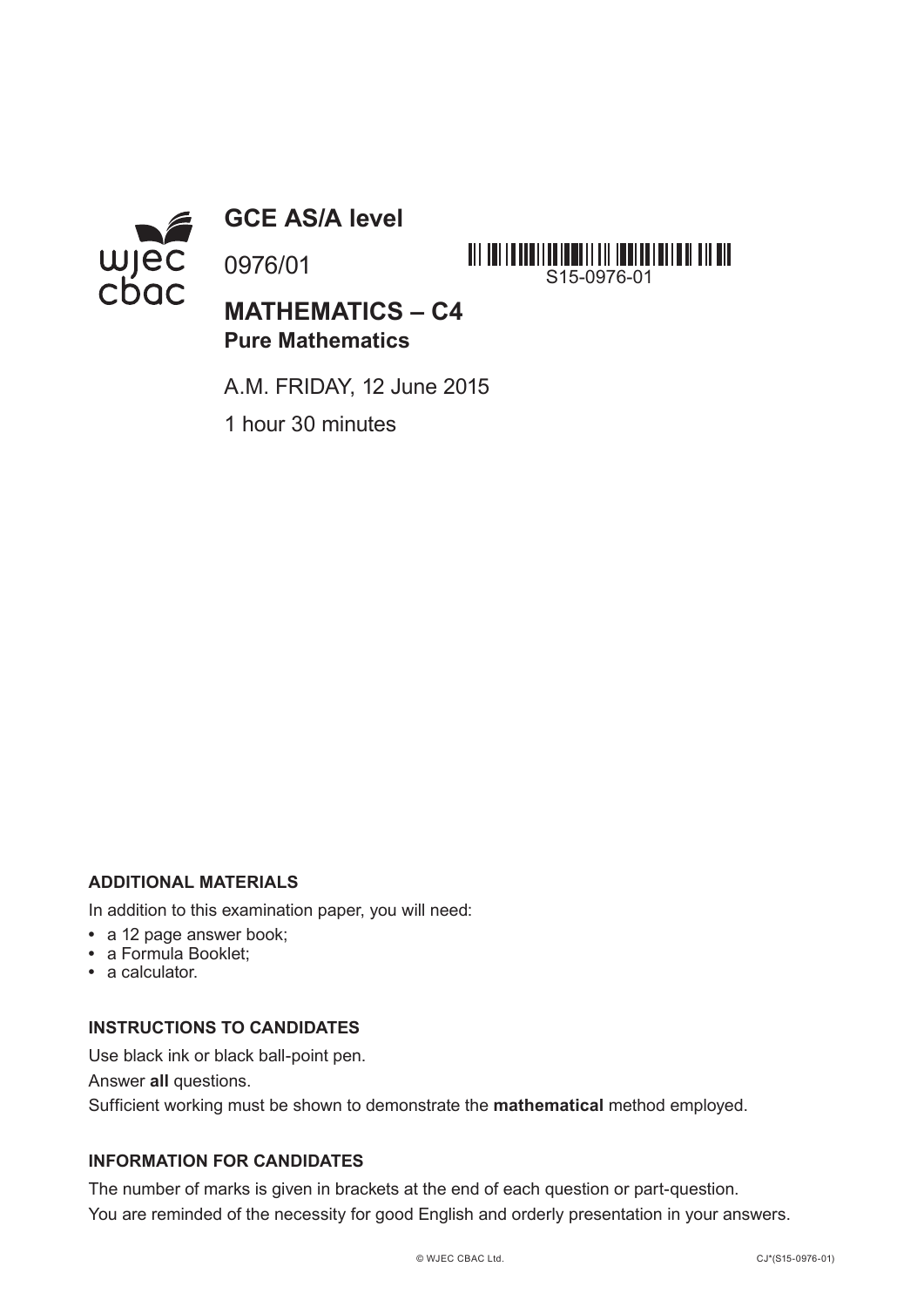- **1.** Given that  $f(x) = \frac{2x^2 + 5x + 25}{(x 3)^2(x 1)}$ ,  $f(x) = \frac{2x^2 + 5x + 25}{(x + 3)^2 (x - 1)}$  $2x^2 + 5x + 25$  $3^{2}(x-1)$ 2  $^{2}(x -$ 
	- *(a)* express  $f(x)$  in terms of partial fractions,  $[4]$
	- *(b)* evaluate

$$
\int_3^{10} f(x) \, \mathrm{d}x,
$$

giving your answer correct to two decimal places. [3]

**2.** The curve *C* has equation

$$
x^4 + 3x^2y - 2y^2 = 34.
$$

(a) Show that 
$$
\frac{dy}{dx} = \frac{4x^3 + 6xy}{4y - 3x^2}
$$
. [3]

- *(b)* Find the coordinates of each of the points on *C* where the tangent is parallel to the *y*-axis.  $[4]$
- **3.** *(a)* Find all values of x in the range  $0^\circ \le x \le 180^\circ$  satisfying

$$
tan(x + 45^{\circ}) = 8 \tan x.
$$
 [5]

- (b) (i) Express  $\sqrt{13} \sin \theta 6 \cos \theta$  in the form  $R \sin(\theta \alpha)$ , where *R* and  $\alpha$  are constants with  $R > 0$  and  $0^{\circ} < \alpha < 90^{\circ}$ .
	- (ii) Find all values of  $\theta$  in the range  $0^{\circ} \le \theta \le 360^{\circ}$  satisfying

$$
\sqrt{13}\sin\theta - 6\cos\theta = -4.
$$
 [6]

- **4.** The line *L* has equation  $y = mx$ , where  $m > 0$ . The region *R* is bounded by *L*, the *x*-axis and the line  $x = a$ , where  $a > 0$ .
	- *(a)* Using integration, find an expression, in terms of *a* and *m*, for the volume *V* generated when  $R$  is rotated through four right angles about the *x*-axis.
	- *(b)* The point with coordinates (*a*, *b*) lies on *L*.
		- (i) Rewrite the expression for the volume *V* found in part *(a)* in terms of *a* and *b*.
		- (ii) Give a geometrical interpretation of your answer. [3]

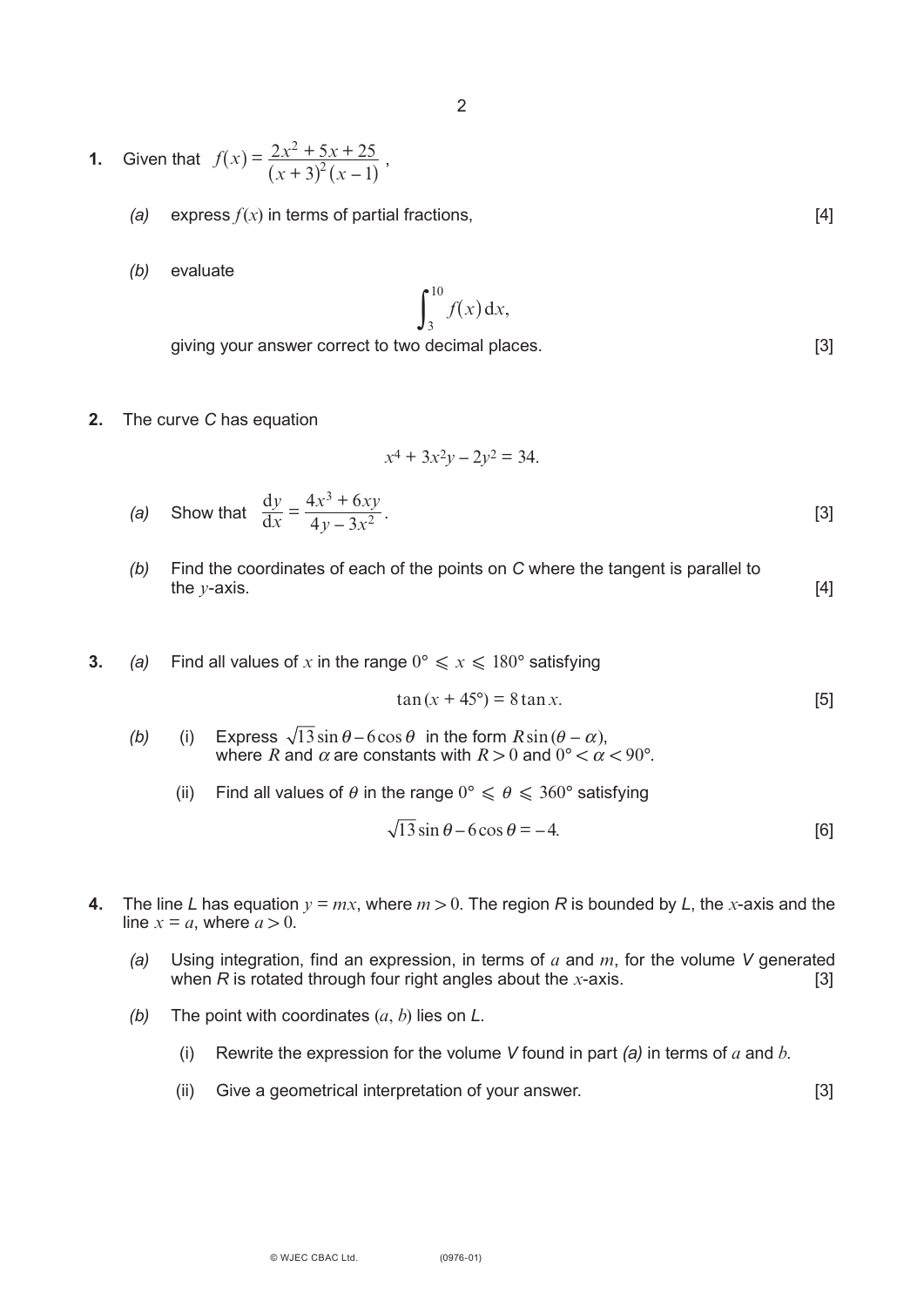**5.** Expand  $\left(1+\frac{x}{8}\right)^2$  in ascending powers of *x* up to and including the term in  $x^2$ .  $\left(1+\frac{x}{8}\right)^{-\frac{1}{2}}$ 

State the range of values of *x* for which your expansion is valid. Hence, by writing  $x = 1$  in your expansion, find an approximate value for  $\sqrt{2}$  in the form  $\frac{a}{b}$ , where *a* and *b* are integers whose values are to be found. [5]

- **6.** The parametric equations of the curve *C* are  $x = at^2$ ,  $y = 2at$ , where *a* is a positive constant. The points *P* and *Q* lie on *C* and have parameters *p* and *q* respectively.
	- *(a)* Simplifying your answer in each case, find
		- (i) the gradient of the tangent to *C* at the point *P*,
		- (ii) the equation of the tangent to *C* at the point *P*. [4]
	- *(b)* (i) Find an expression, in its simplest form, for the gradient of the line *PQ*.
		- (ii) Explain how you could use the answer of  $(b)(i)$  to derive the gradient of the tangent to *C* at the point *P*. [4]
- **7.** *(a)* Use the substitution  $u = 12 x^3$  to evaluate

$$
\int_0^2 \frac{x^2}{(12 - x^3)^2} dx
$$
 [4]

- *(b)* (i) Find  $\int x \cos 2x \, dx$ .
	- (ii) Use the result of  $(b)(i)$  to find

$$
\int x \sin^2 x \, dx. \tag{7}
$$

**8.** The position vectors of the points *A* and *B* are given by

$$
\mathbf{a} = 5\mathbf{i} - \mathbf{j} - \mathbf{k}, \mathbf{b} = 4\mathbf{i} - 3\mathbf{j} + 6\mathbf{k},
$$

respectively.

- *(a)* (i) Write down the vector **AB**.
	- (ii) Find the vector equation of the line  $AB$ . [3]
- *(b)* The vector equation of the line *L* is given by

$$
\mathbf{r} = 2\mathbf{i} - 3\mathbf{j} - 4\mathbf{k} + \mu(\mathbf{i} + \mathbf{j} - \mathbf{k}).
$$

Show that the lines *AB* and *L* intersect and find the position vector of the point of intersection. intersection.



© WJEC CBAC Ltd.

(0976-01)